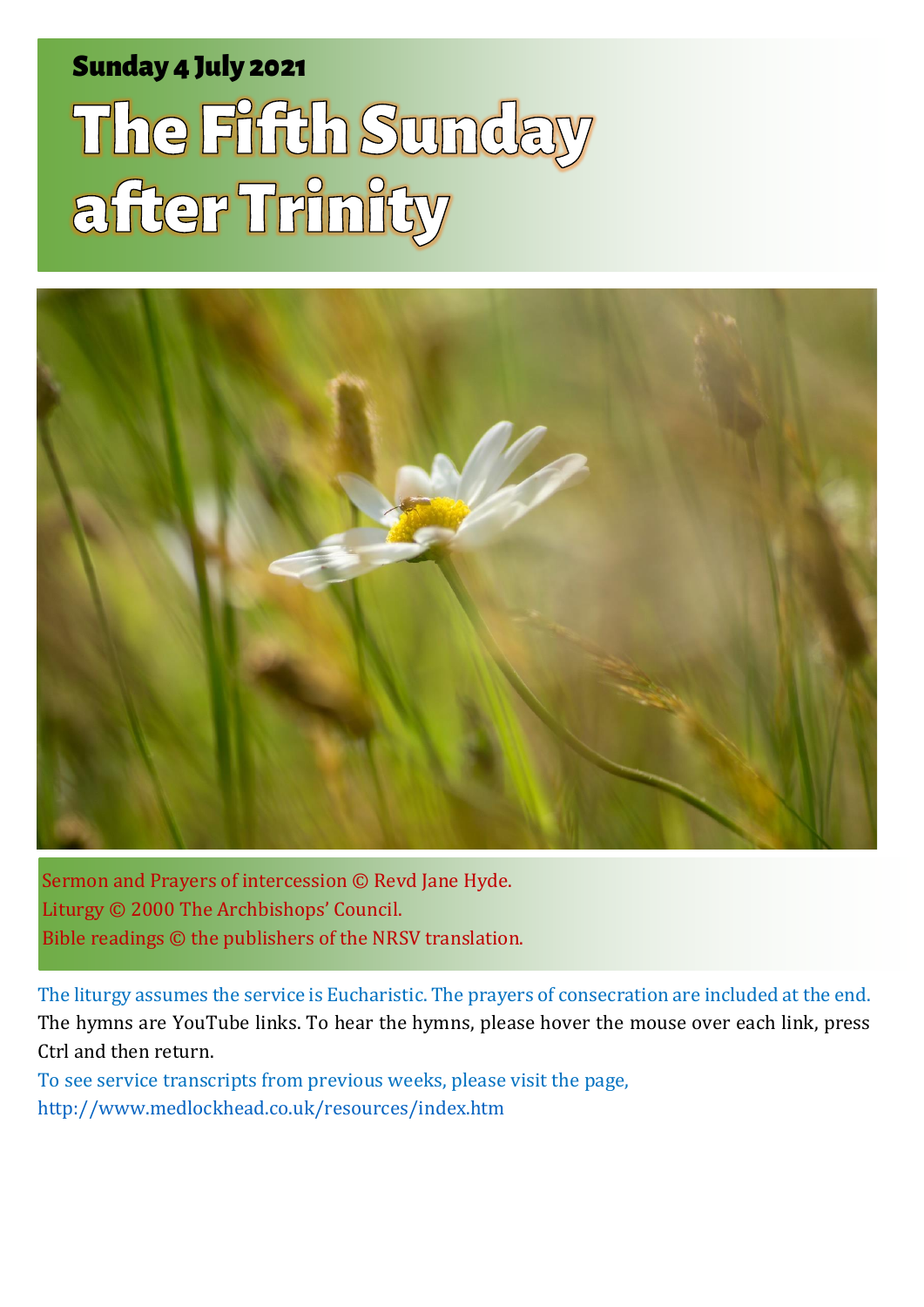# **Introduction and welcome**

HYMN 1 **[We have a Gospel to proclaim](https://www.youtube.com/watch?v=E-SPYAgCtkw)** (click on this link to hear the hymn)

# **The Welcome**

In the name of the Father, and of the Son, and of the Holy Spirit

All **Amen.**

The Lord be with you

All **And also with you.**

# **The Preparation**

All **Almighty God,**

**to whom all hearts are open, all desires known, and from whom no secrets are hidden: cleanse the thoughts of our hearts by the inspiration of your Holy Spirit, that we may perfectly love you, and worthily magnify your holy name; through Christ our Lord. Amen.**

Our Lord Jesus Christ said:

The first commandment is this: 'Hear, O Israel, the Lord our God is the only Lord. You shall love the Lord your God with all your heart, with all your soul, with all your mind, and with all your strength.'

And the second is this: 'Love your neighbour as yourself.' There is no other commandment greater than these. On these two commandments hang all the law and the prophets.

#### All **Amen. Lord, have mercy.**

God so loved the world that he gave his only Son Jesus Christ to save us from our sins, to be our advocate in heaven, and to bring us to eternal life. Therefore, let us confess our sins in penitence and faith, firmly resolved to keep God's commandments and to live in love and peace with all.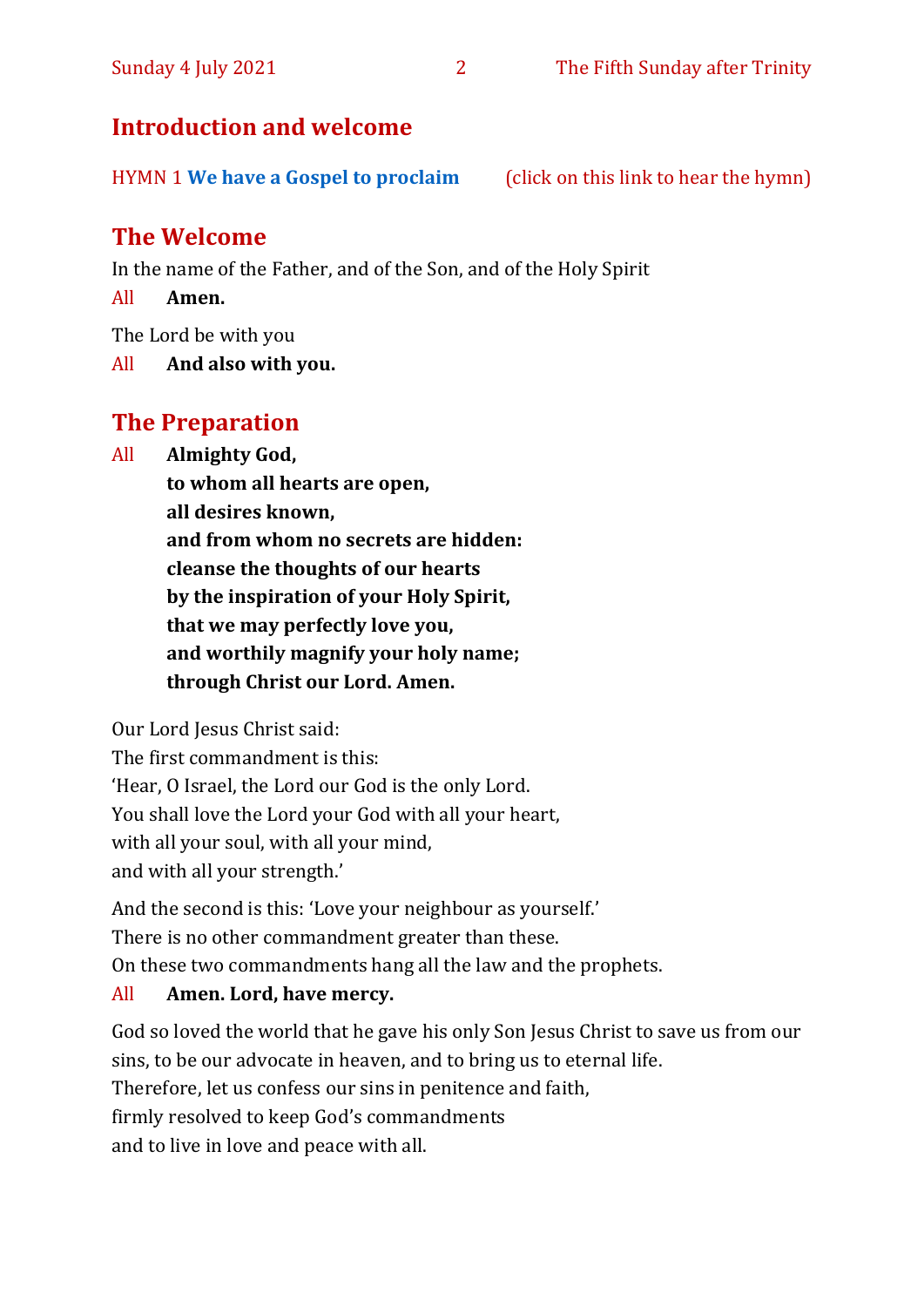All **Almighty God, our heavenly Father, we have sinned against you and against our neighbour in thought and word and deed, through negligence, through weakness, through our own deliberate fault. We are truly sorry and repent of all our sins. For the sake of your Son Jesus Christ, who died for us, forgive us all that is past and grant that we may serve you in newness of life to the glory of your name. Amen.**

Almighty God,

who forgives all who truly repent, have mercy upon you, pardon and deliver you from all your sins, confirm and strengthen you in all goodness, and keep you in life eternal; through Jesus Christ our Lord. All **Amen.**

# **The Gloria**

This Gloria is sung to the tune of 'Cwm Rhondda'. Click **[here](about:blank)** for the tune.

All **Glory be to God in Heaven, Songs of joy and peace we bring, Thankful hearts and voices raising, To creation's Lord we sing. Lord we thank you, Lord we praise you, Glory be to God our King: Glory be to God our King. Lamb of God, who on our shoulders, Bore the load of this world's sin; Only Son of God the Father, You have brought us peace within. Lord, have mercy, Christ have mercy,**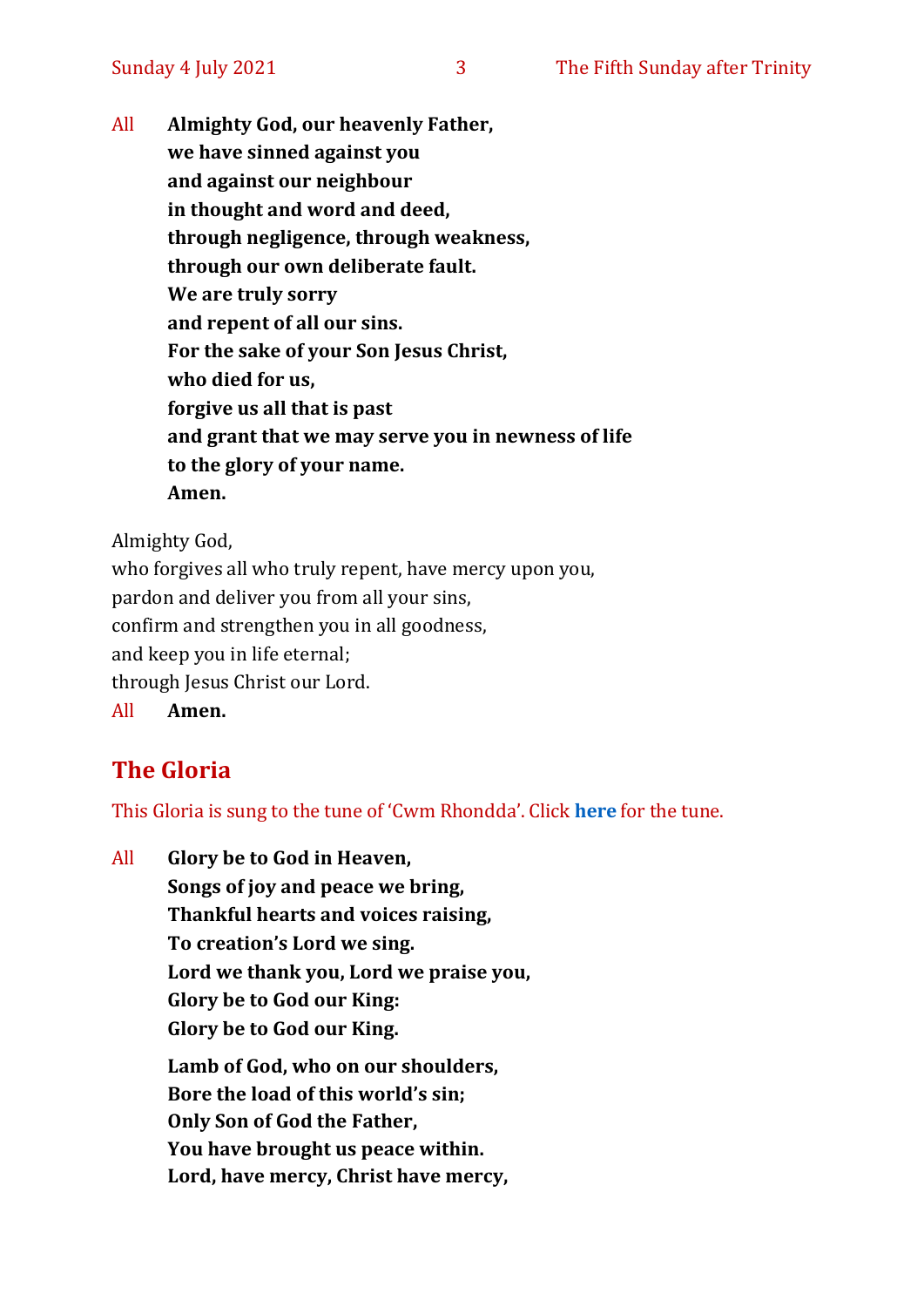**Now your glorious reign begin: Now your glorious reign begin.**

**You O Son of God are Holy, You we praise with one accord. None in heav'n or earth is like you, Only you are Christ the Lord. With the Father and the Spirit, Ever worshipped and adored: Ever worshipped and adored.**

# **The Collect for the Fifth Sunday after Trinity**

Almighty and everlasting God, by whose Spirit the whole body of the Church is governed and sanctified: hear our prayer which we offer for all your faithful people, that in their vocation and ministry they may serve you in holiness and truth to the glory of your name; through our Lord and Saviour Jesus Christ, who is alive and reigns with you, in the unity of the Holy Spirit, one God, now and for ever. All **Amen.**

#### **First reading**

A reading from the First Book of Samuel

Then all the tribes of Israel came to David at Hebron, and said, 'Look, we are your bone and flesh. For some time, while Saul was king over us, it was you who led out Israel and brought it in. The Lord said to you: 'It is you who shall be shepherd of my people Israel, you who shall be ruler over Israel.' So all the elders of Israel came to the king at Hebron; and King David made a covenant with them at Hebron before the Lord, and they anointed David king over Israel. David was thirty years old when he began to reign, and he reigned forty years. At Hebron he reigned over Judah seven years and six months; and at Jerusalem he reigned over all Israel and Judah thirty-three years.

David occupied the stronghold, and named it the city of David. David built the city all around from the Millo inwards. And David became greater and greater, for the Lord, the God of hosts, was with him. *2 Samuel 5:1–5, 9–10*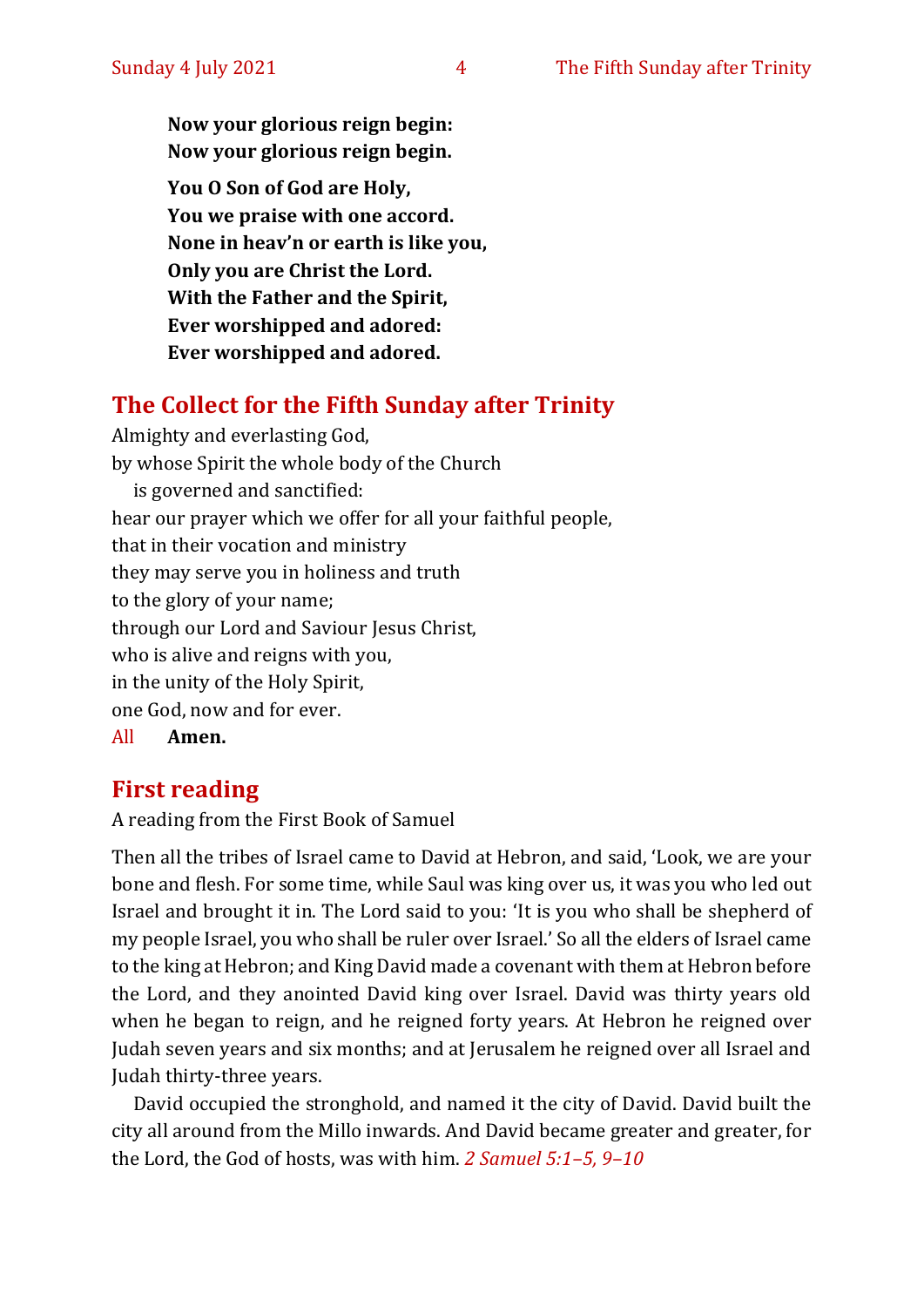This is the Word of the Lord

All **Thanks be to God.**

# **Second reading**

A reading from St Paul's Second Letter to the Corinthians

I know a person in Christ who fourteen years ago was caught up to the third heaven—whether in the body or out of the body I do not know; God knows. And I know that such a person—whether in the body or out of the body I do not know; God knows—was caught up into Paradise and heard things that are not to be told, that no mortal is permitted to repeat. On behalf of such a one I will boast, but on my own behalf I will not boast, except of my weaknesses. But if I wish to boast, I will not be a fool, for I will be speaking the truth. But I refrain from it, so that no one may think better of me than what is seen in me or heard from me, even considering the exceptional character of the revelations. Therefore, to keep me from being too elated, a thorn was given me in the flesh, a messenger of Satan to torment me, to keep me from being too elated. Three times I appealed to the Lord about this, that it would leave me, but he said to me, 'My grace is sufficient for you, for power is made perfect in weakness.' So, I will boast all the more gladly of my weaknesses, so that the power of Christ may dwell in me. Therefore I am content with weaknesses, insults, hardships, persecutions, and calamities for the sake of Christ; for whenever I am weak, then I am strong. *2 Corinthians 12:2–10*

This is the Word of the Lord

All **Thanks be to God.**

HYMN 2 **[When I needed a neighbour](https://www.youtube.com/watch?v=fExR7eOhJO0)** (please click on this link to hear the hymn)

# **Gospel reading**

Hear the Gospel of our Lord Jesus Christ according to Mark

#### All **Glory to you O Lord.**

Jesus left that place and came to his hometown, and his disciples followed him. On the sabbath he began to teach in the synagogue, and many who heard him were astounded. They said, 'Where did this man get all this? What is this wisdom that has been given to him? What deeds of power are being done by his hands! Is not this the carpenter, the son of Mary and brother of James and Joses and Judas and Simon, and are not his sisters here with us?' And they took offense at him. Then Jesus said to them, 'Prophets are not without honour, except in their hometown, and among their own kin, and in their own house.' And he could do no deed of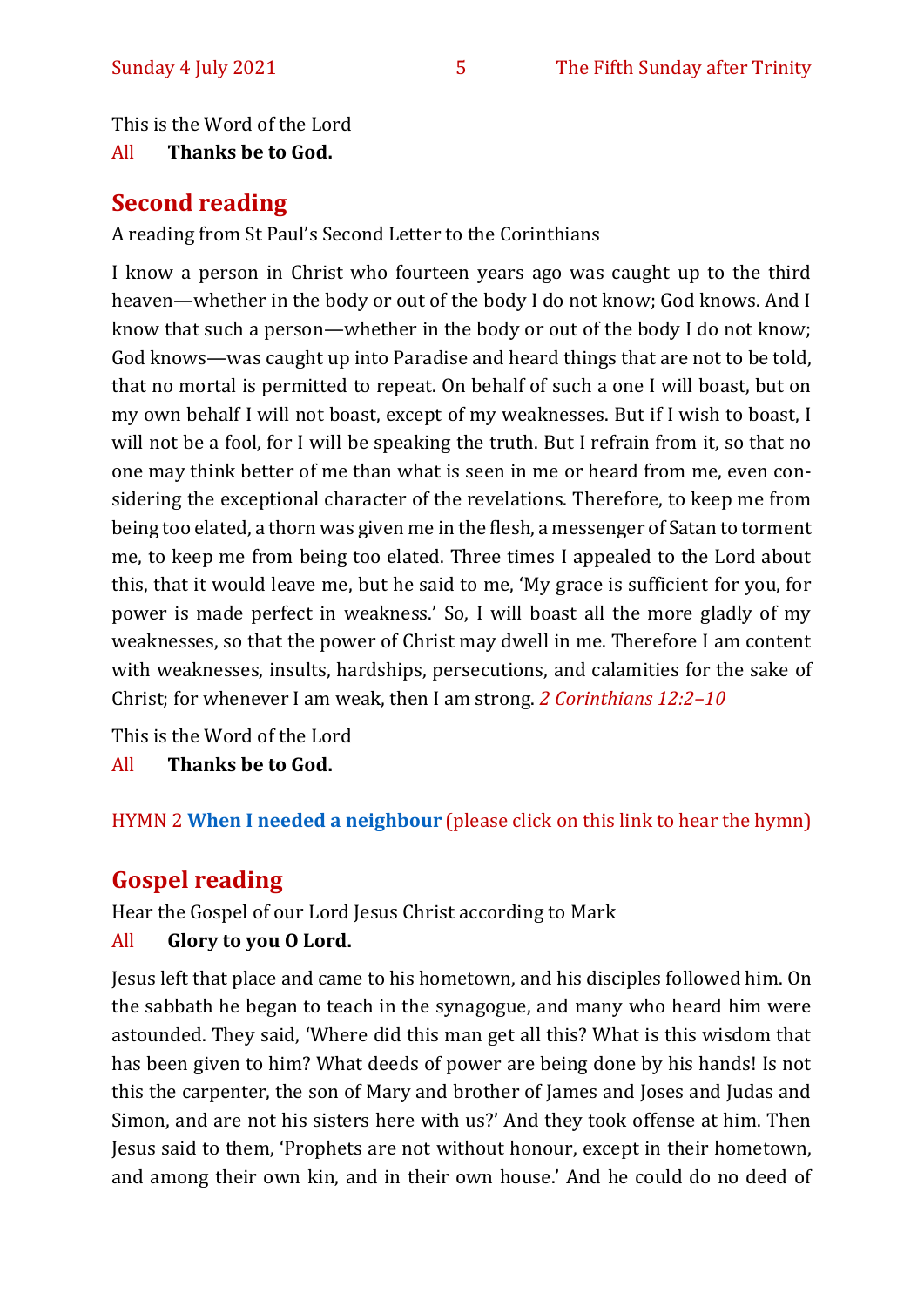power there, except that he laid his hands on a few sick people and cured them. And he was amazed at their unbelief.

Then he went about among the villages teaching. He called the twelve and began to send them out two by two, and gave them authority over the unclean spirits. He ordered them to take nothing for their journey except a staff; no bread, no bag, no money in their belts; but to wear sandals and not to put on two tunics. He said to them, 'Wherever you enter a house, stay there until you leave the place. If any place will not welcome you and they refuse to hear you, as you leave, shake off the dust that is on your feet as a testimony against them.' So they went out and proclaimed that all should repent. They cast out many demons, and anointed with oil many who were sick and cured them. *Mark 6:1–13*

This is the Gospel of the Lord

#### All **Praise to you O Christ.**

#### **Sermon**

You cannot fail to have been caught up in the excitement surrounding England's win against Germany in the recent Euro 21 football tournament (even if you only saw it ecstatically reported in the news). Some of the success might be attributed to the overwhelmingly partisan vocal support of the home-grown Wembley crowd … willing the team on, cheering their attacks, commiserating with their misfortunes and celebrating their goals. Matches 'away from home' are inevitably a different matter, less comfortable, the crowd perhaps indifferent to 'our' players' efforts, unlike at home where the majority of the spectators are right behind them. It's a different matter when it comes to "imparting a message". Instead of cheering on one of their own, the crowd may well turn against them, and this is precisely what is happening at the beginning of our Gospel reading this morning.

The problem is that Jesus is not delivering the messages the crowd wants to hear—it's almost as if he is scoring goals for the other side! Despite hearing his wise teaching in the local synagogue and witnessing the few *'deeds of power' …* healing *'a few sick people' …* his 'home crowd' only see Jesus though the narrow lens of familiarity and prejudice, and are affronted by the presumptuousness of a local lad.

Taking his own advice (which he later gives to the disciples) Jesus quits the place where he grew up and travels on. He adopts a different strategy when it comes to commissioning the disciples for their prophetic and pastoral ministry. He sends them out, to places where they are literally and metaphorically unencumbered by baggage, although two by two, so not entirely alone. The reaction of the hearers elsewhere should be less prejudiced by familiarity—the disciples will be playing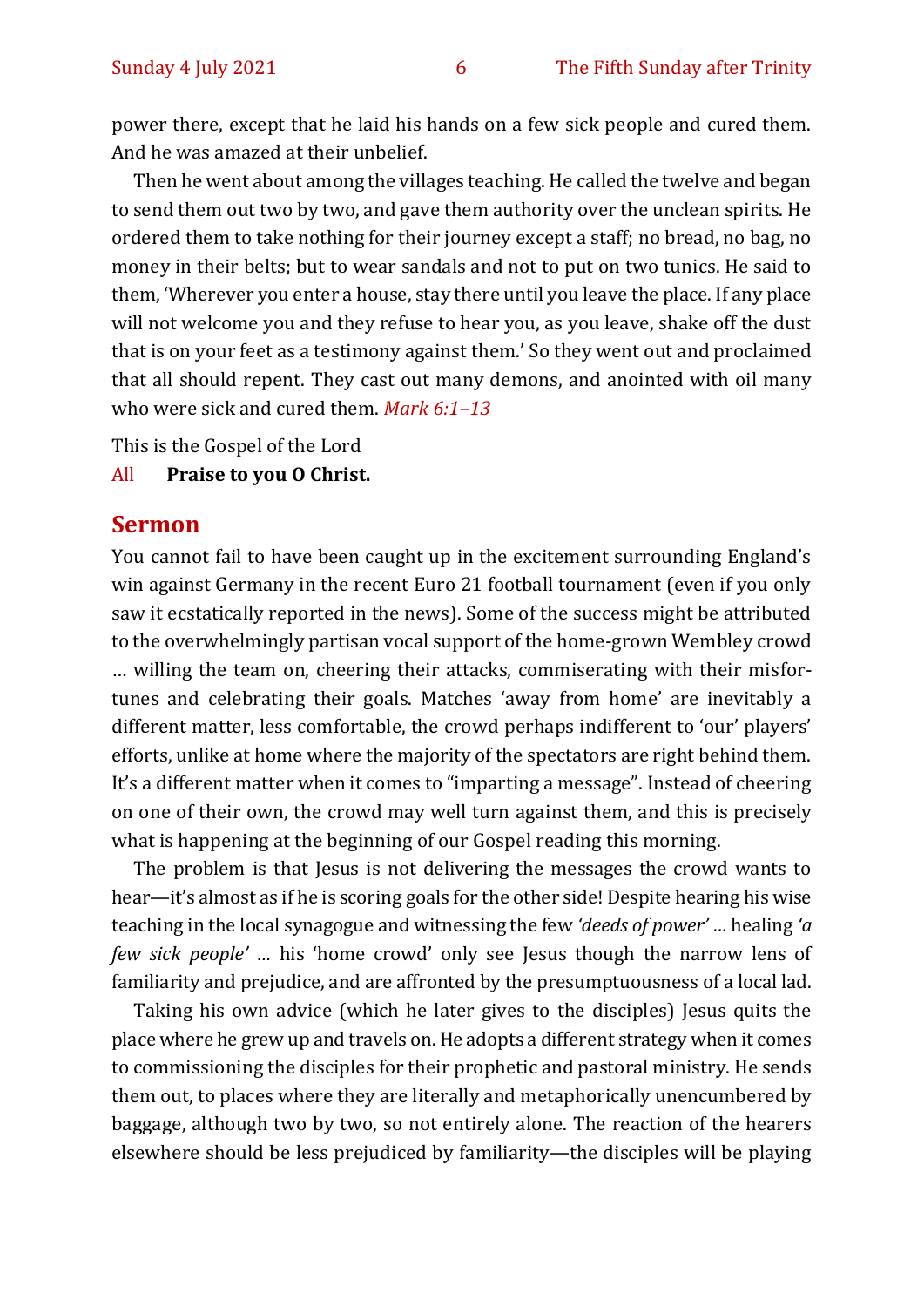on a 'level field.' The message itself is all—important, and Jesus designs it to be plain, undisguised by the trappings or identity of its presenters.

As we think about this story, should we perhaps consider where we are when Jesus' message is spoken to us? Are we at the 'home' or 'away' ground? Too often we tend to become the insiders, the partisan crowd. Many of us have grown up with Jesus and he—and his disciples—have almost become "ours": the domesticated home team. They are at our disposal, their job is to please us, comfort us, and not to challenge us. The more we hear the words of scripture, the more we might become familiar and comfortable with what they have to say, and may even 'tune out', assuming we know all there is to know. If that's a possibility, we must try to be 'foreigners' in our listening, resolving to hear the Gospel as if it were new every time.

Provoking a response in their audience was what the disciples, John the Baptist and the Old Testament prophets had in common with Jesus. Their vital proclamation of the will of God was enhanced by plainness and strangeness, it was not the crowd-pleasing of the home team, but a stark wake-up call from left field. Yet it is not only a change of heart which is required of those who hear the Gospel. Like the disciples—without baggage or additional protection—we must carry the kingdom abroad.

We may think to ourselves that we couldn't possibly be prophets, standing up and speaking out; or the kind of travelling preachers or healers that the apostles were, let alone another John crying in the wilderness or a Saint Paul … but perhaps, in our own way, we can. For there are two fundamental elements essential to Christian discipleship which we can all attend to: how we pray and how we live.

Through diligent prayer and reading scripture, we may become more attuned to the words and ways of God. Then perhaps we may adopt values and behaviour somewhat different from those of our immediate neighbours. In this way our whole lives can become part of God's message to the world and we may find we make a difference on God's team, both home and away.

This morning, twenty-five new deacons will be ordained at Manchester Cathedral, but today's Collect reminds us that all faithful people—yes, you and me —have a vocation and ministry to serve God in holiness and truth. Mercifully, with God, holiness is in the very middle of the muddle of life, as well as in its glorious moments. Holiness is the fruit of intentional faithfulness to God whatever our situation.

So let us resolve not to be too comfortable in our discipleship … let us look for ways to revisit and respond more faithfully to the uncompromising challenges that are presented to us in the Gospel. Re-evaluating our lives in the sometimes out-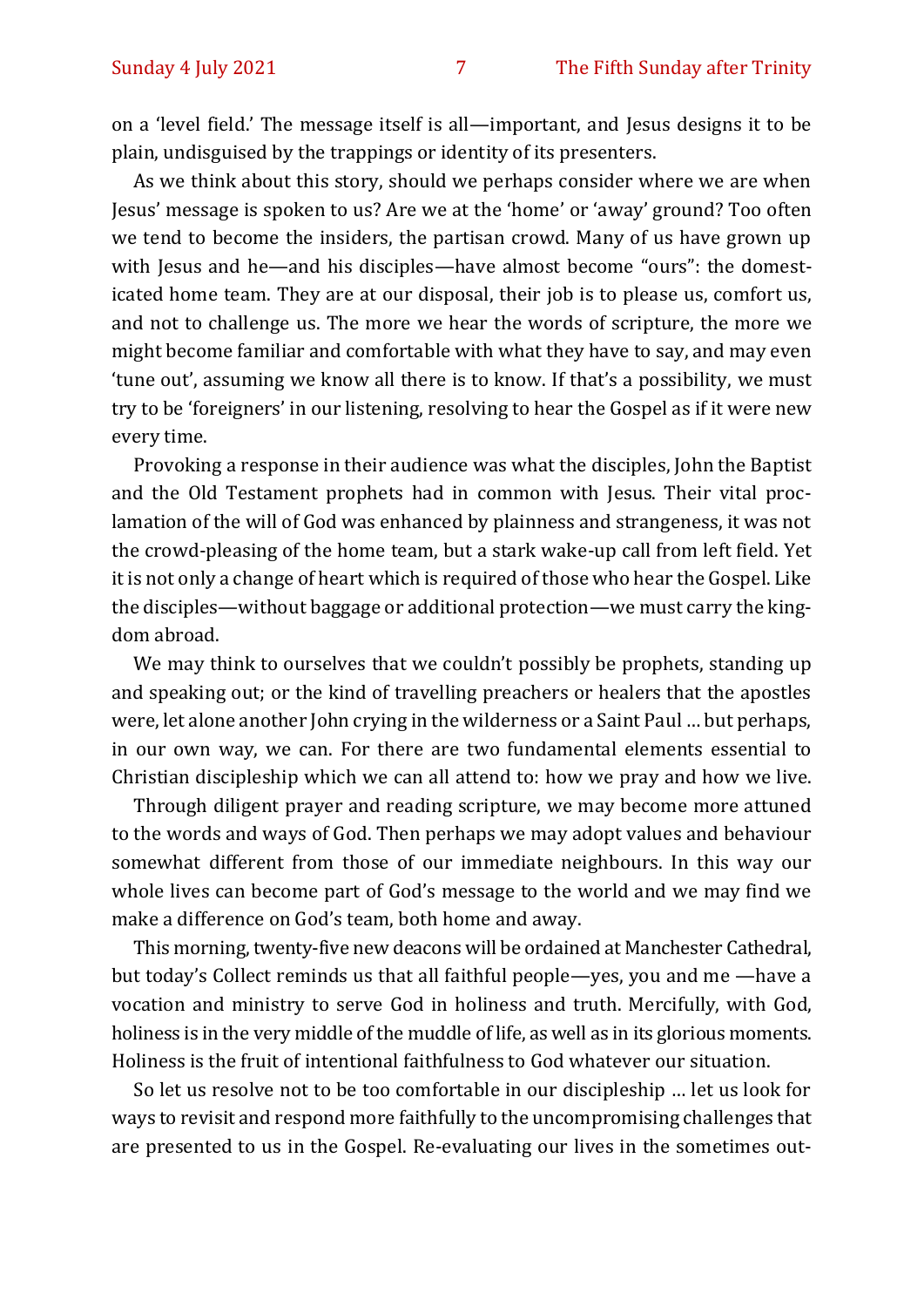rageous light of Jesus' teaching, and changing our ways and our mind-set accordingly, amount to true 'repentance'. By being more conscious and intentional in living our lives in the powerful floodlight of Christ … whatever role we fulfil on his team … by our lives and witness, we cannot help but proclaim his teaching to others. Amen.

# **The Creed**

Do you believe and trust in God the Father, the source of all being and life, the one for whom we exist?

#### All **We believe and trust in him.**

Do you believe and trust in God the Son, who took our human nature, died for us and rose again?

#### All **We believe and trust in him.**

Do you believe and trust in God the Holy Spirit, who gives life to the people of God and makes Christ known in the world?

#### All **We believe and trust in him.**

This is the faith of the Church.

All **This is our faith. We believe and trust in one God, Father, Son and Holy Spirit. Amen.**

# **Prayers of intercession**

Heavenly Father, we are the body of Christ because your Spirit binds us together with your life. Send us out strong in our weakness and littleness. Lord in your mercy,

#### All **Hear our Prayer**

Heavenly Father, we pray for all who will be ordained this Petertide, that your blessing will rest upon them and that you will prosper their ministries. Lord in your mercy,

#### All **Hear our Prayer**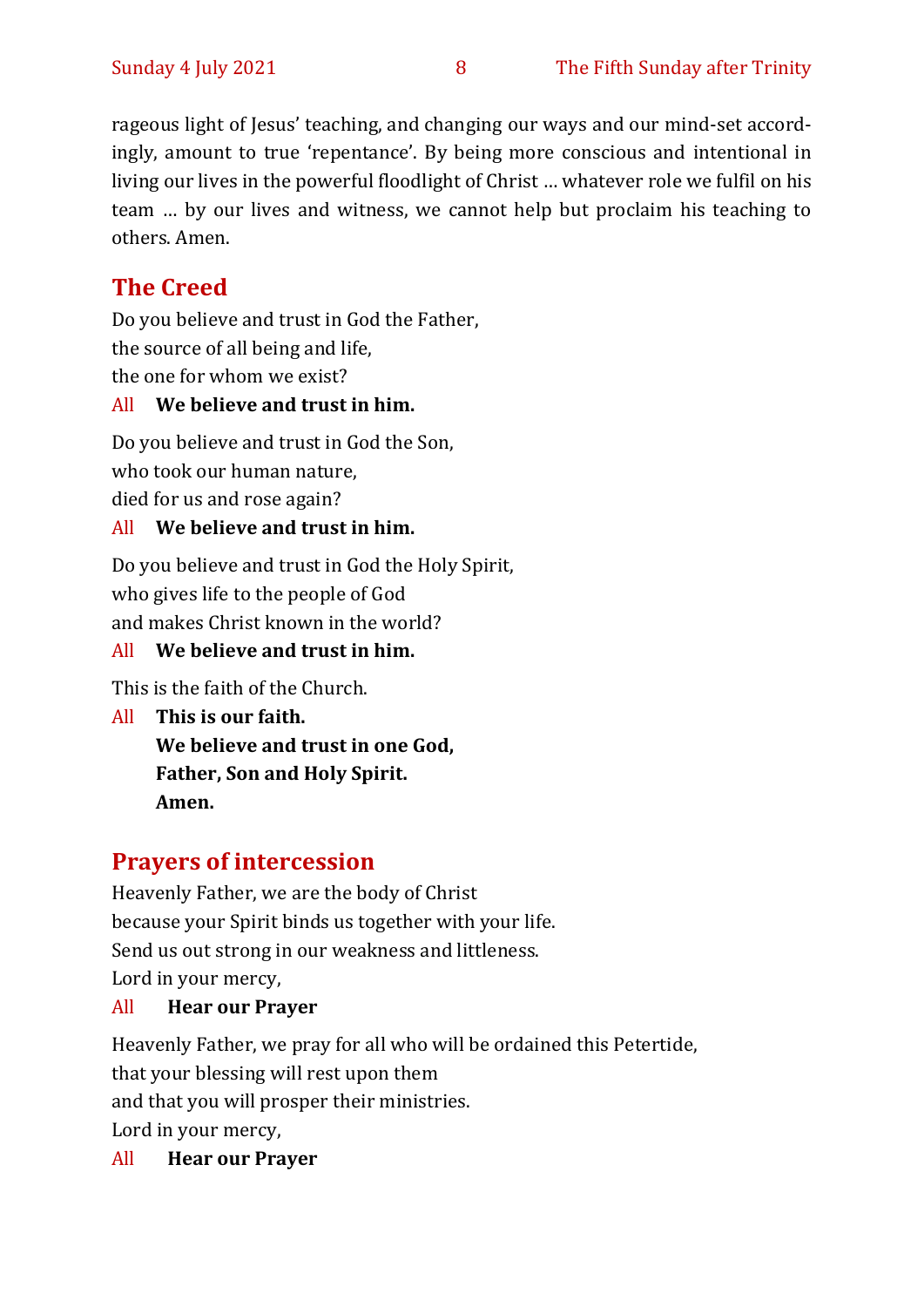Heavenly Father, all governments are answerable to your authority, and much evil is allowed to flourish through the silence of good people; give us all the courage to speak out your truth, whether it is popular or not. Lord in your mercy,

#### All **Hear our Prayer**

Heavenly Father, be in all our listening at home at school and at work; may we give our full attention to you and to one another, happy to grow wiser through each conversation. Lord in your mercy,

#### All **Hear our Prayer**

Heavenly Father, we pray for those who suffer in silence; for those who have no one to confide in, no one to listen. We pray for your love to enfold them, your peace to calm them and your healing to transform them. Lord in your mercy, All **Hear our Prayer**

Heavenly Father, prepare us all during this life for the life to come; we commend to your keeping all those who have recently made their journey through death. Lord in your mercy,

#### All **Hear our Prayer**

Heavenly Father, we thank you for making your ways known to us and guiding us into your truth.

Merciful Father,

All **accept these prayers for the sake of your Son, our Saviour Jesus Christ. Amen.**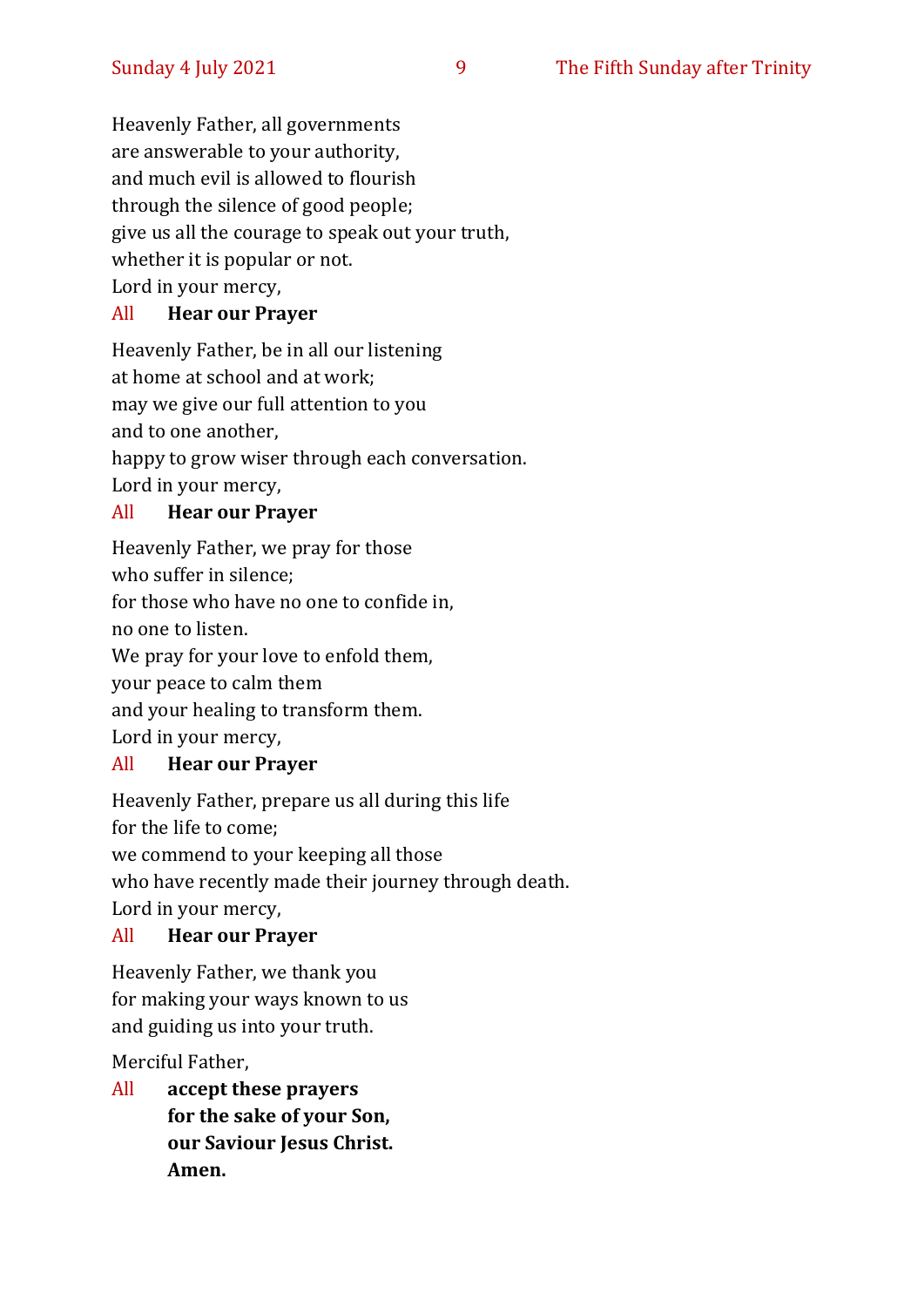# **The peace**

Peace to you from God our heavenly Father. Peace from his Son Jesus Christ who is our peace. Peace from the Holy Spirit, the Life-giver

The peace of the Lord be always with you,

#### All **And also with you.**

HYMN 3 **[We are one body](https://www.youtube.com/watch?v=jDRYEwNYOOM)** (please click on this link to hear the hymn)

The liturgy of the Communion Service appears below

# The Dismissal

The peace of God which passes all understanding, keep your hearts and minds in the knowledge and love of God, and of his Son Jesus Christ our Lord; and the blessing and the blessing of God almighty, the Father, the Son, and the Holy Spirit, be among you and remain with you always. and the blessing of God the Almighty: Father, Son, and Holy Spirit, be with you now and remain with you always. All **Amen.**

#### HYMN 4 **[What a friend we have in Jesus](https://www.youtube.com/watch?v=ivFVHRLZ8F8)** (click on this link to hear the hymn)

Go in peace to love and serve the Lord.

All **In the name of Christ. Amen.**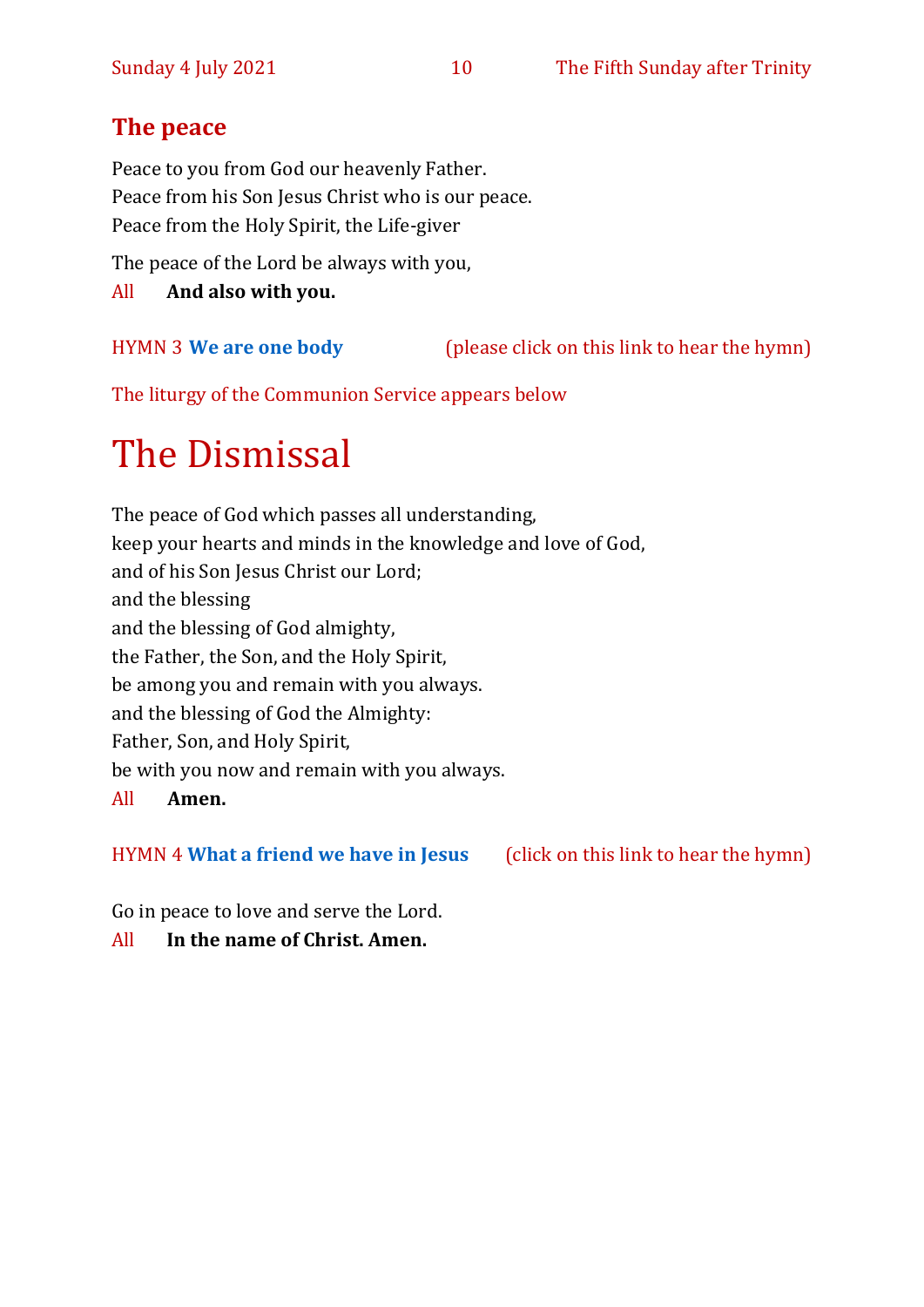# The Liturgy of the Sacrament

# Eucharistic Prayer (prayer E)

The Lord be with you

#### All **and also with you.**

Lift up your hearts.

#### All **We lift them to the Lord.**

Let us give thanks to the Lord our God.

#### All **It is right to give thanks and praise.**

Father, you made the world and love your creation. You gave your Son Jesus Christ to be our Saviour. His dying and rising have set us free from sin and death. And so we gladly thank you, with saints and angels praising you, and saying,

All **Holy, holy, holy Lord, God of power and might, heaven and earth are full of your glory. Hosanna in the highest. Blessed is he who comes in the name of the Lord. Hosanna in the highest.**

We praise and bless you, loving Father, through Jesus Christ, our Lord; and as we obey his command, send your Holy Spirit, that broken bread and wine outpoured may be for us the body and blood of your dear Son.

On the night before he died he had supper with his friends and, taking bread, he praised you. He broke the bread, gave it to them and said: Take, eat; this is my body which is given for you; do this in remembrance of me.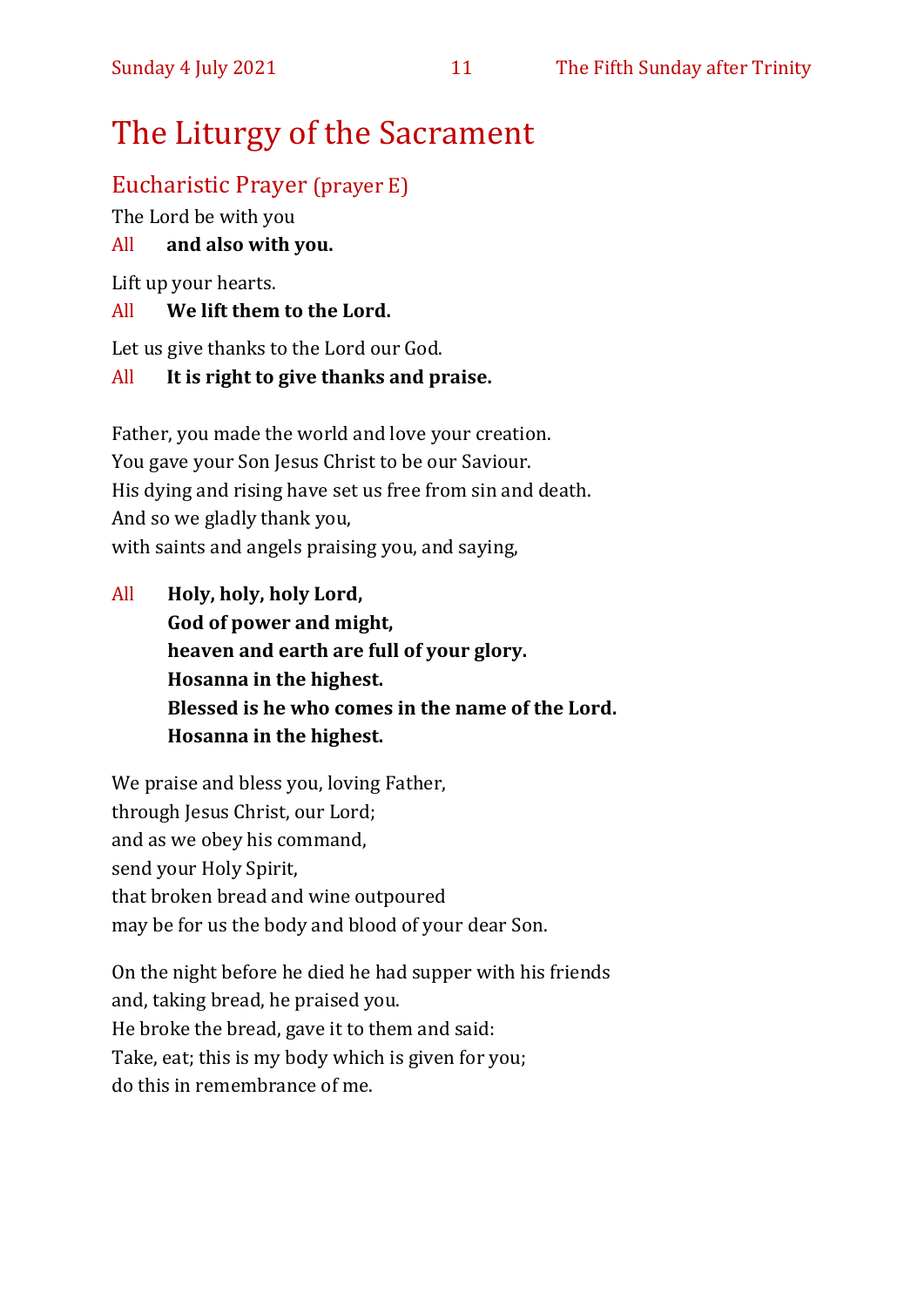When supper was ended he took the cup of wine. Again he praised you, gave it to them and said: Drink this, all of you; this is my blood of the new covenant, which is shed for you and for many for the forgiveness of sins. Do this, as often as you drink it, in remembrance of me.

So, Father, we remember all that Jesus did, in him we plead with confidence his sacrifice made once for all upon the cross.

Bringing before you the bread of life and cup of salvation, we proclaim his death and resurrection until he comes in glory.

Great is the mystery of faith:

# All **Christ has died. Christ is risen. Christ will come again.**

Lord of all life, help us to work together for that day when your kingdom comes and justice and mercy will be seen in all the earth.

Look with favour on your people, gather us in your loving arms and bring us with all the saints to feast at your table in heaven.

Through Christ, and with Christ, and in Christ, in the unity of the Holy Spirit, all honour and glory are yours, O loving Father, for ever and ever.

All **Amen.**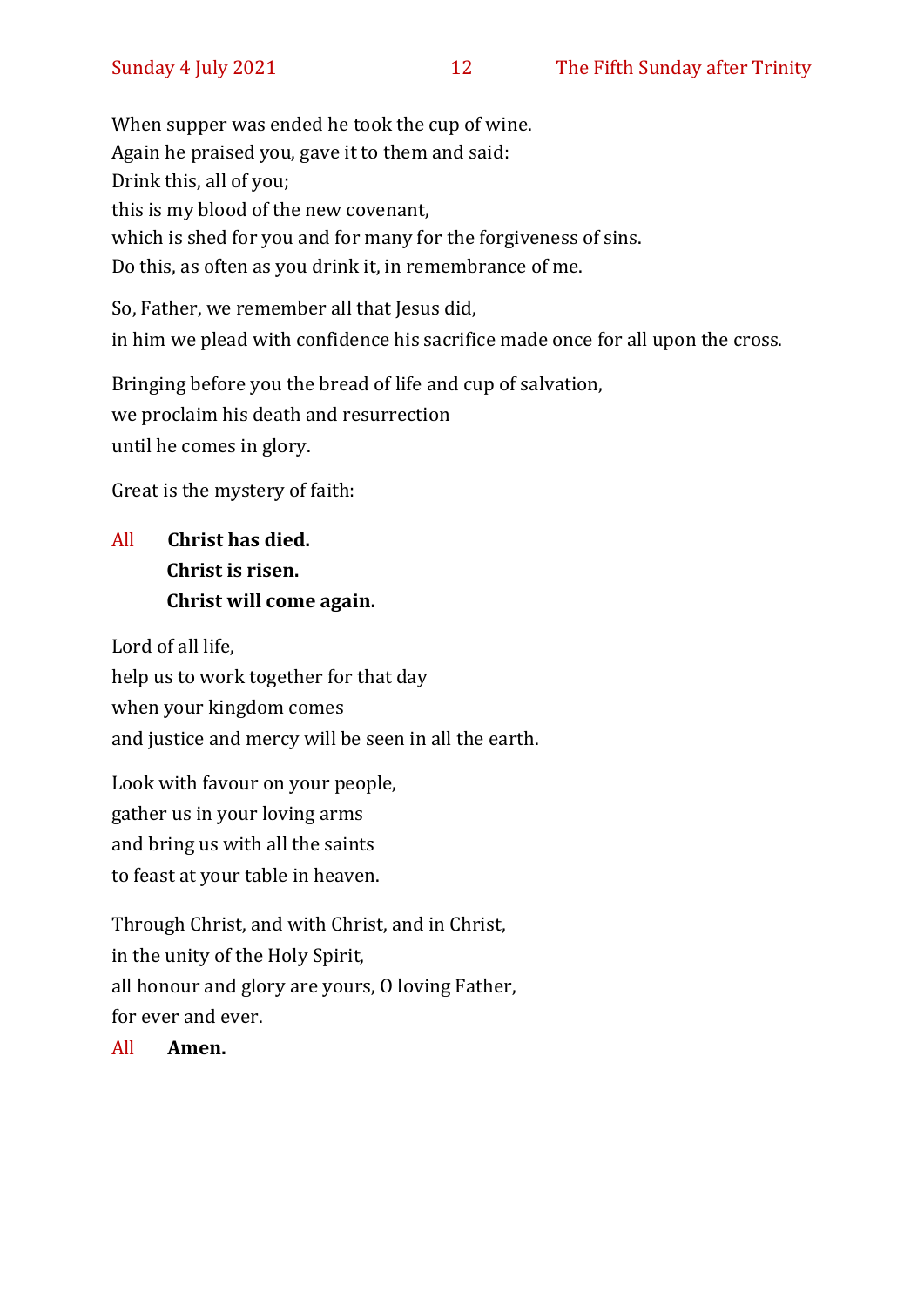# The Lord's Prayer

As our Saviour taught us, so we pray

All **Our Father in heaven, hallowed be your name, your kingdom come, your will be done, on earth as in heaven. Give us today our daily bread. Forgive us our sins as we forgive those who sin against us. Lead us not into temptation but deliver us from evil. For the kingdom, the power,** 

**and the glory are yours now and for ever. Amen.**

## Breaking of the Bread

We break this bread to share in the body of Christ.

- All **Though we are many, we are one body, because we all share in one bread.**
- All **Lamb of God,**

**you take away the sin of the world, have mercy on us.**

**Lamb of God, you take away the sin of the world, have mercy on us.**

**Lamb of God, you take away the sin of the world, grant us peace.**

Draw near with faith. Receive the body of our Lord Jesus Christ which he gave for you, and his blood which he shed for you. Eat and drink in remembrance that he died for you, and feed on him in your hearts by faith with thanksgiving.